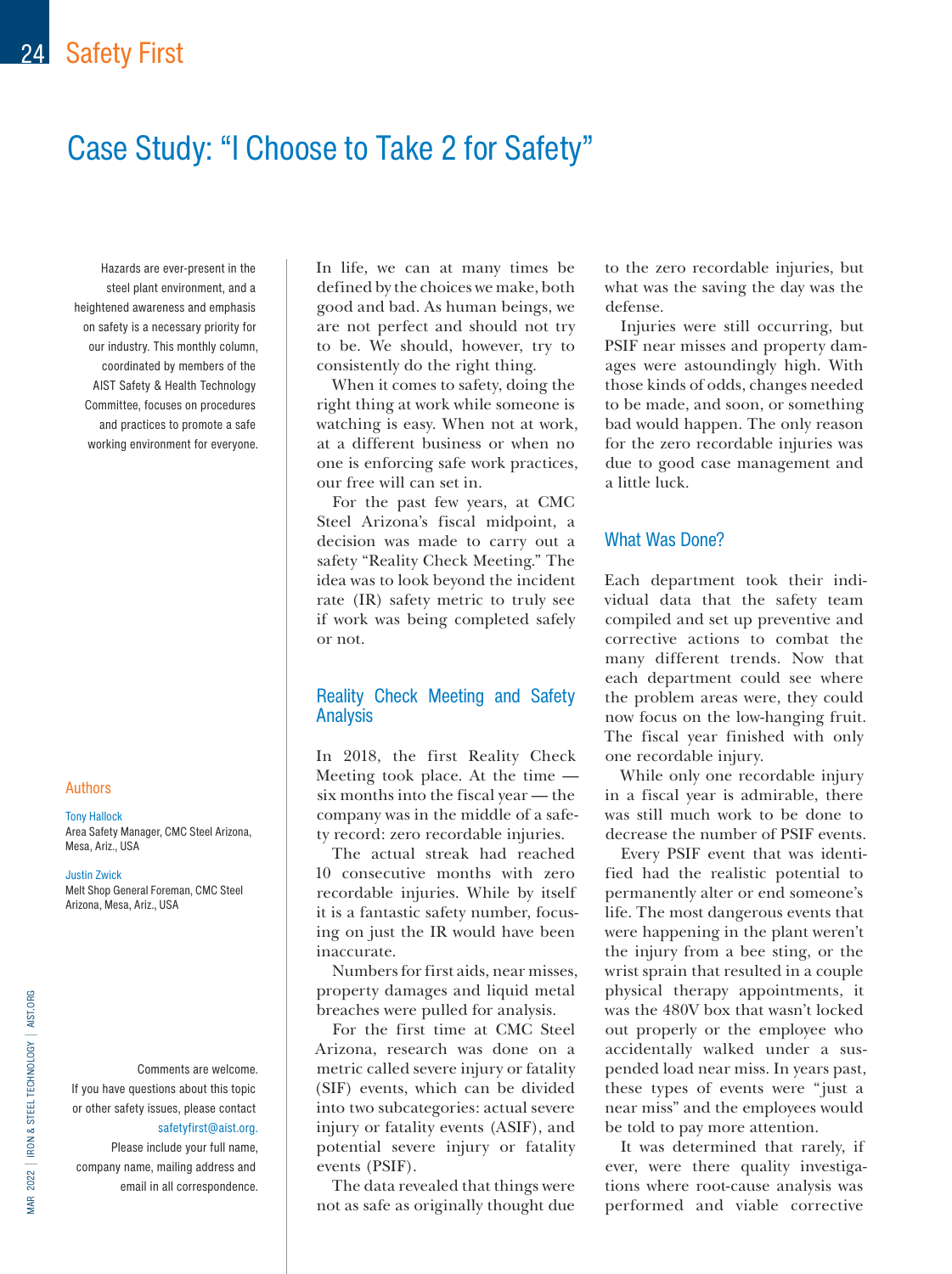

*Potential severe injury or fatality (PSIF) 3-year comparison.*

actions recommended. It seemed that since no one was hurt, the incident didn't receive the appropriate attention to prevent it from happening again. A new safety journey then began — a safety marathon, to be transparent. Having a low IR was no longer enough and hope was not a plan. The culture of safety excellence was improving.

The 2019 Reality Check Meeting focused on the word "tolerate." The goal was for each employee to come up with a personal safety pledge for themselves to stop tolerating unsafe actions and to address matters they see fellow employees do but usually ignore. Many people chose the personal pledge to stop texting while driving. The team was really starting to grasp the concept that safety starts at home. At work, people pledged to stop tolerating other employees not

wearing their personal protective equipment (PPE) properly or driving a forklift in an unsafe manner, to name a few.

Focus was still on PSIF events as well. This was the first 12-month period where these events were tracked and the data revealed where the focus really should be. Investigations needed to be conducted and issues needed to be solved before these potentially life-altering events severely hurt or killed someone.

In 2020, amid the COVID-19 pandemic, things had to be done a little differently. For the first time, the Reality Check Meetings had to be conducted via Zoom or Teams. There was concern that the meetings would not have the same impact as doing them in person, but as the company culture continued to grow, so did the acceptance of a new normal in meetings and trainings.

#### Take 2 Program

The most significant PSIF event was suspended loads. Because of this, a decision was made to reintroduce an old safety program called "Take 2."

The Take 2 Program focuses on the idea of literally "taking two" — two seconds, two minutes, two hours, two days, etc., to make sure the job is completed safely. It is CMC Steel Arizona's way of promoting proactive safety.

The ways to "Take 2" include: getting trained before performing the task, inspecting PPE or getting the right PPE for the task before starting, or doing a prejob assessment of the hazards.



*Incident rate (IR) over six years.*